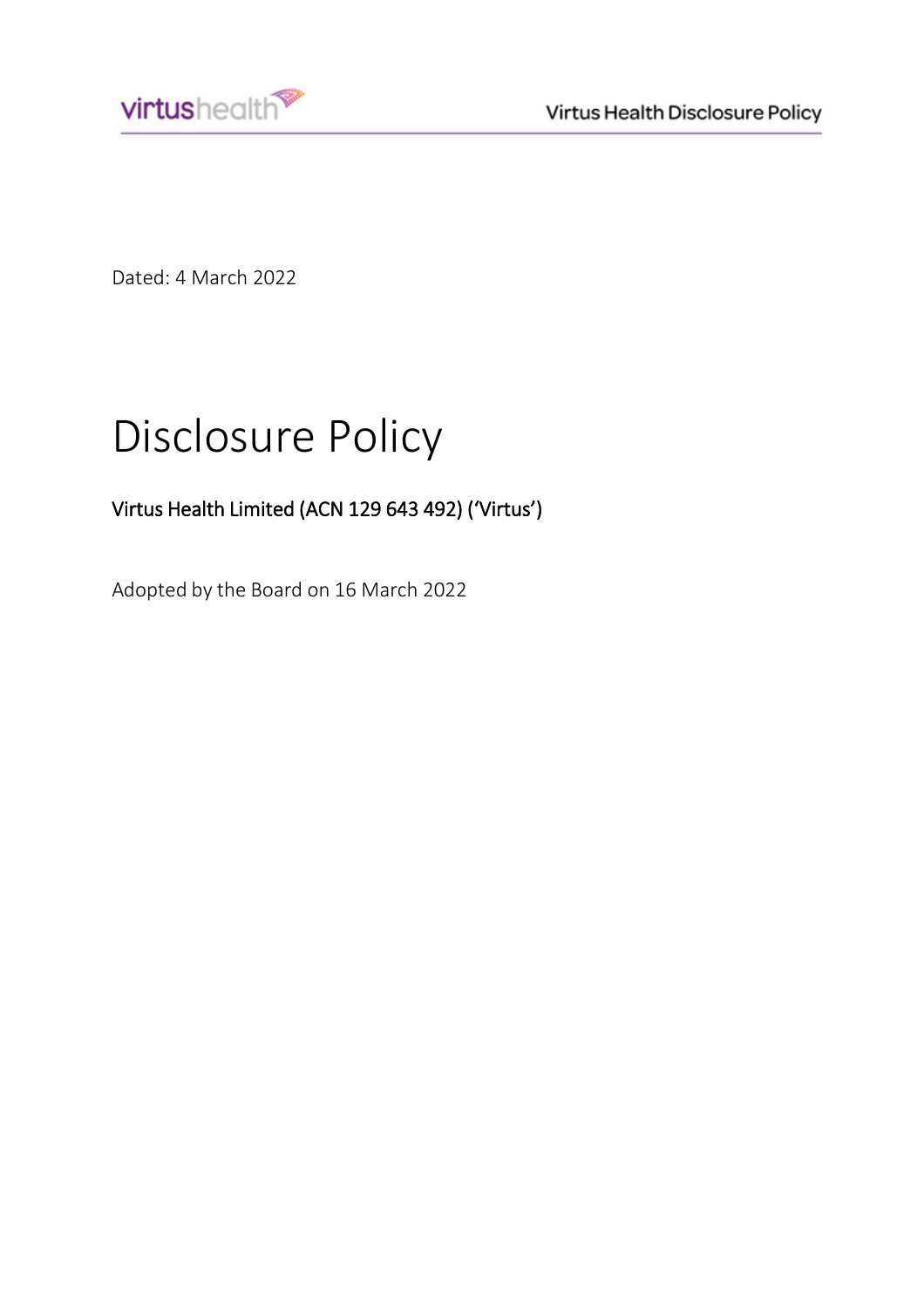

## Contents

| $\mathbf{1}$   |                                                                                             |  |
|----------------|---------------------------------------------------------------------------------------------|--|
| 1.1            |                                                                                             |  |
| 1.2            |                                                                                             |  |
| 1.3            |                                                                                             |  |
| $\overline{2}$ |                                                                                             |  |
| 2.1            |                                                                                             |  |
| 2.2            | Immediate notification of information which may have a material effect on price or value  2 |  |
| 2.3            |                                                                                             |  |
| 2.4            |                                                                                             |  |
| 3              |                                                                                             |  |
| 3.1            |                                                                                             |  |
| 3.2            |                                                                                             |  |
| 3.3            |                                                                                             |  |
| 3.4            |                                                                                             |  |
| 4              |                                                                                             |  |
| 4.1            |                                                                                             |  |
| 4.2            |                                                                                             |  |
| 4.3            |                                                                                             |  |
| 4.4            |                                                                                             |  |
| 4.5            |                                                                                             |  |
| 5              |                                                                                             |  |
| 5.1            |                                                                                             |  |
| 5.2            |                                                                                             |  |
| 5.3            |                                                                                             |  |
| 5.4            |                                                                                             |  |
| 5.5            |                                                                                             |  |
| 6              |                                                                                             |  |
| 6.1            |                                                                                             |  |
| 6.2            |                                                                                             |  |
| 6.3            |                                                                                             |  |
| 6.4            |                                                                                             |  |
| 6.5            |                                                                                             |  |
| 6.6            |                                                                                             |  |
| 6.7            |                                                                                             |  |
| 7              |                                                                                             |  |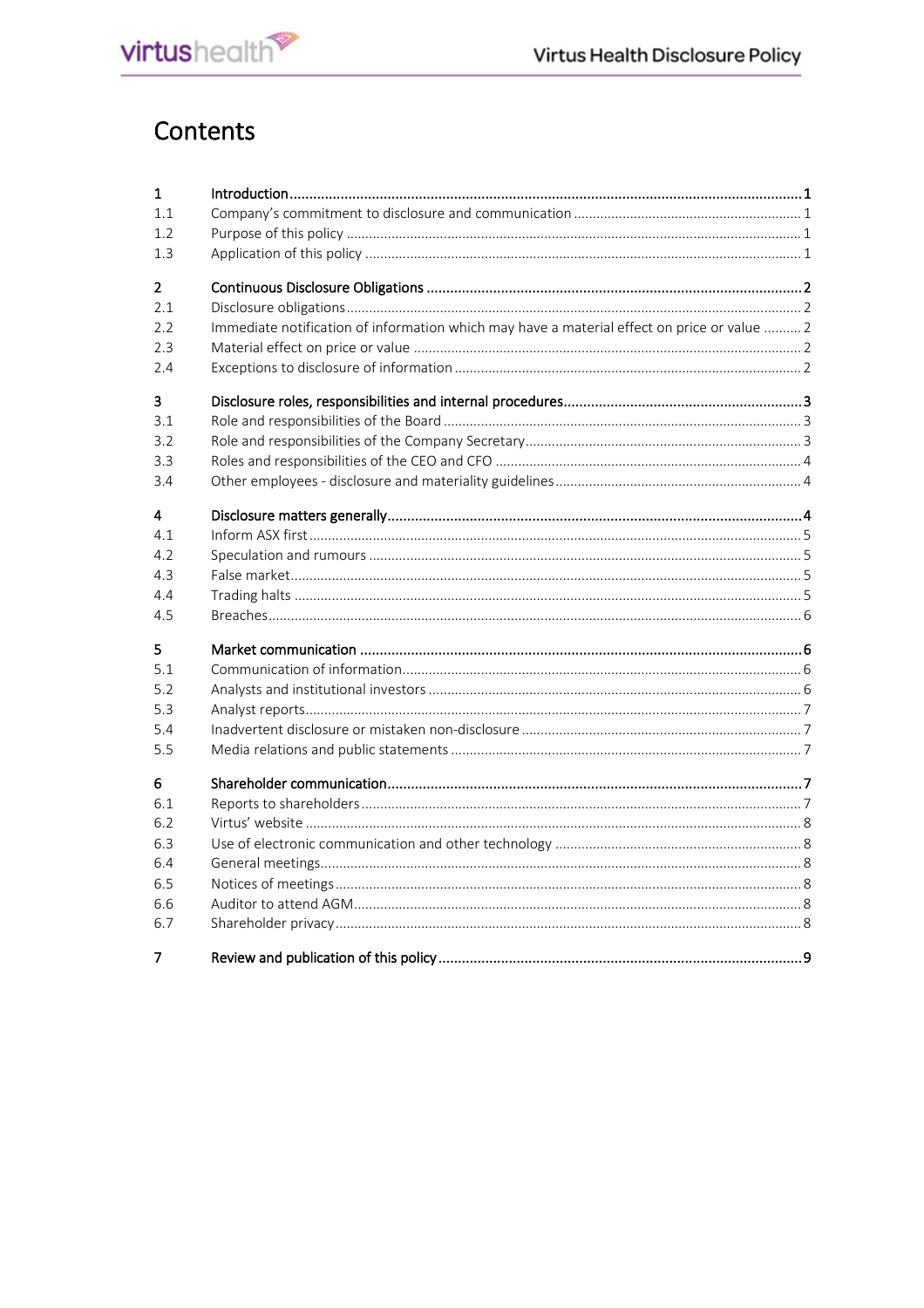## <span id="page-2-0"></span>1 Introduction

The shares of Virtus are quoted on ASX Limited. (ASX code:VRT)

Under the ASX Listing Rules, a company must continuously disclose price-sensitive or market sensitive information to the market. Price-sensitive or market-sensitive information is information that a reasonable person would expect to have a material effect on the price or value of a company's securities.

#### <span id="page-2-1"></span>1.1 Company's commitment to disclosure and communication

Virtus is committed to the objective of promoting investor confidence and the rights of shareholders by:

- (a) complying with the continuous disclosure obligations imposed by law; i.e. immediately disclose market information that a reasonable person would consider would have a material effect on the price or value of Virtus' shares.
- (b) ensuring that company market announcements are accurate, balanced and expressed in a clear and objective manner that allows investors the opportunity to assess the impact of information when making an investment decision;
- (c) ensuring that all shareholders have equal and timely accessto material information concerning the Company including its financial position, performance, ownership and governance; and
- (d) communicating effectively with shareholders and making it easy for them to participate in general meetings.

#### <span id="page-2-2"></span>1.2 Purpose of this policy

This policy outlines corporate governance measures adopted by Virtus to meet its commitments to disclosure and communication by:

- (a) making timely and balanced disclosure and respect the rights of security holders (in line with Principles 5 and 6 of the ASX Corporate Governance Council's: Corporate Governance Principles and Recommendations and the principlesin Guidance Note 8 - Continuous Disclosure: Listing Rule 3.1 issued by ASX); and
- (b) meeting its disclosure obligations in the ASX Listing Rules ('ASX Listing Rules').

In this policy:

ASX means ASX Limited or the Australian Securities Exchange as appropriate.

Board means the board of directors of Virtus.

Designated Persons means all officers and senior executive team members of Virtus(including state based and international based managing directors).

Virtus means Virtus Health Limited and its controlled entities.

#### <span id="page-2-3"></span>1.3 Application of this policy

This policy applies to all directors on the board of Virtus ('Board'), as well as Designated Persons and third party consultants and advisers of Virtus.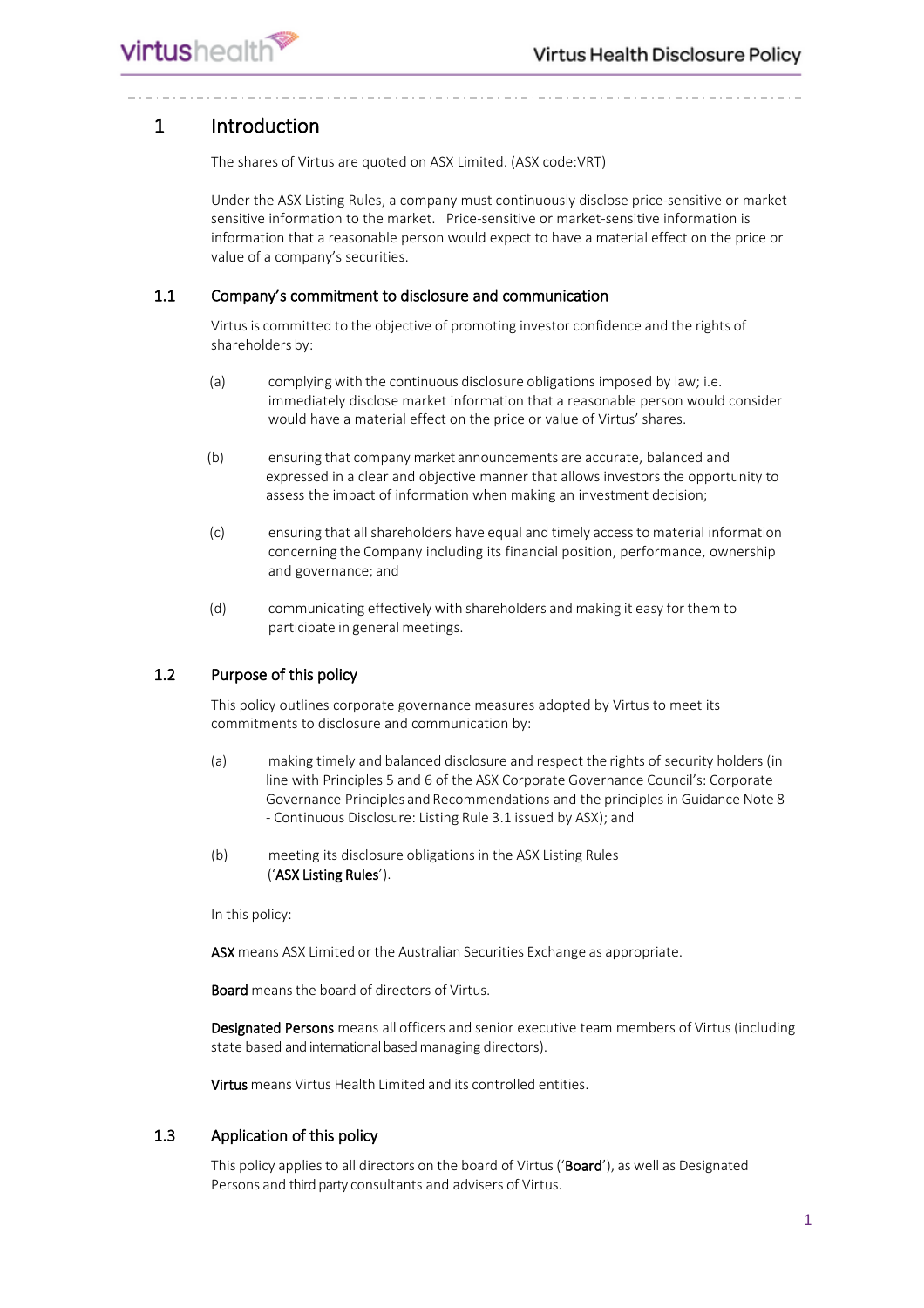This policy also applies to all staff to the extent that they must immediately report market sensitive information to their manager and maintain confidentiality.

This policy is a general guide to complex legal provisions and should not be taken as legal advice.

<span id="page-3-0"></span>2 Continuous Disclosure Obligations

#### <span id="page-3-1"></span>2.1 Disclosure obligations

virtushealth

Virtus is listed on ASX and must comply with the continuous disclosure obligations in the ASX Listing Rules, whilst balancing the obligation to safeguard the confidentiality of corporate information to avoid premature disclosure. These obligations have the force of law under the *Corporations Act 2001* (Cth) ('Corporations Act').

#### <span id="page-3-2"></span>2.2 Immediate notification of information which may have a material effect on price or value

Virtus must promptly and without delay disclose to the market any information concerning Virtus that a reasonable person would expect to have a material effect on the price or value of Virtus' securities. Disclosure is made by making an announcement to ASX.

#### <span id="page-3-3"></span>2.3 Material effect on price or value

Information will be taken to have a material effect on the price or value of Virtus' securities if it would be likely to influence investors in deciding whether to buy, hold or sell Virtus' securities if the information became public. Thistype of information is referred to as 'market –sensitive' or 'price sensitive' information.

'Information' extends to matters of opinion and intention concerning Virtus and can be sourced from within or outside of the entity but will not necessarily capture information that generally has an impact on other entities in the market or sector.

'Materiality' is assessed using measures appropriate to Virtus and having regard to the examples given by ASX in ASX Listing Rule 3.1 which may include but is not limited to, grant or withdrawal of a material licence, entry, variation or termination of a material agreement, becoming a party to a material lawsuit, if VRT's earnings materially differ to market expectations, or a notice of intention to make a takeover is given or received. Whether information will have a material effect on price or value of Virtus' securities may also require a balance of both probability of an event occurring and the anticipated magnitude of the event on the company's affairs. Whether information is material could also include if it will or be likely to damage Virtus' image or reputation, or affect Virtus' ability to carry out its business or involves a serious breach of law or regulation. Further guidance on materiality is provided in the disclosure and materiality guidelines made available by Virtus to its officers and employees.

If any material information disclosed to the market becomes incorrect, Virtus will, if appropriate, release an announcement correcting or updating the information.

#### <span id="page-3-4"></span>2.4 Exceptions to disclosure of information

Disclosure of price sensitive information is not required if each of the following requirements are satisfied:

- (a) the information is confidential and ASX has not formed the view that the information has ceased to be confidential;
- (b) one or more of the following situations apply: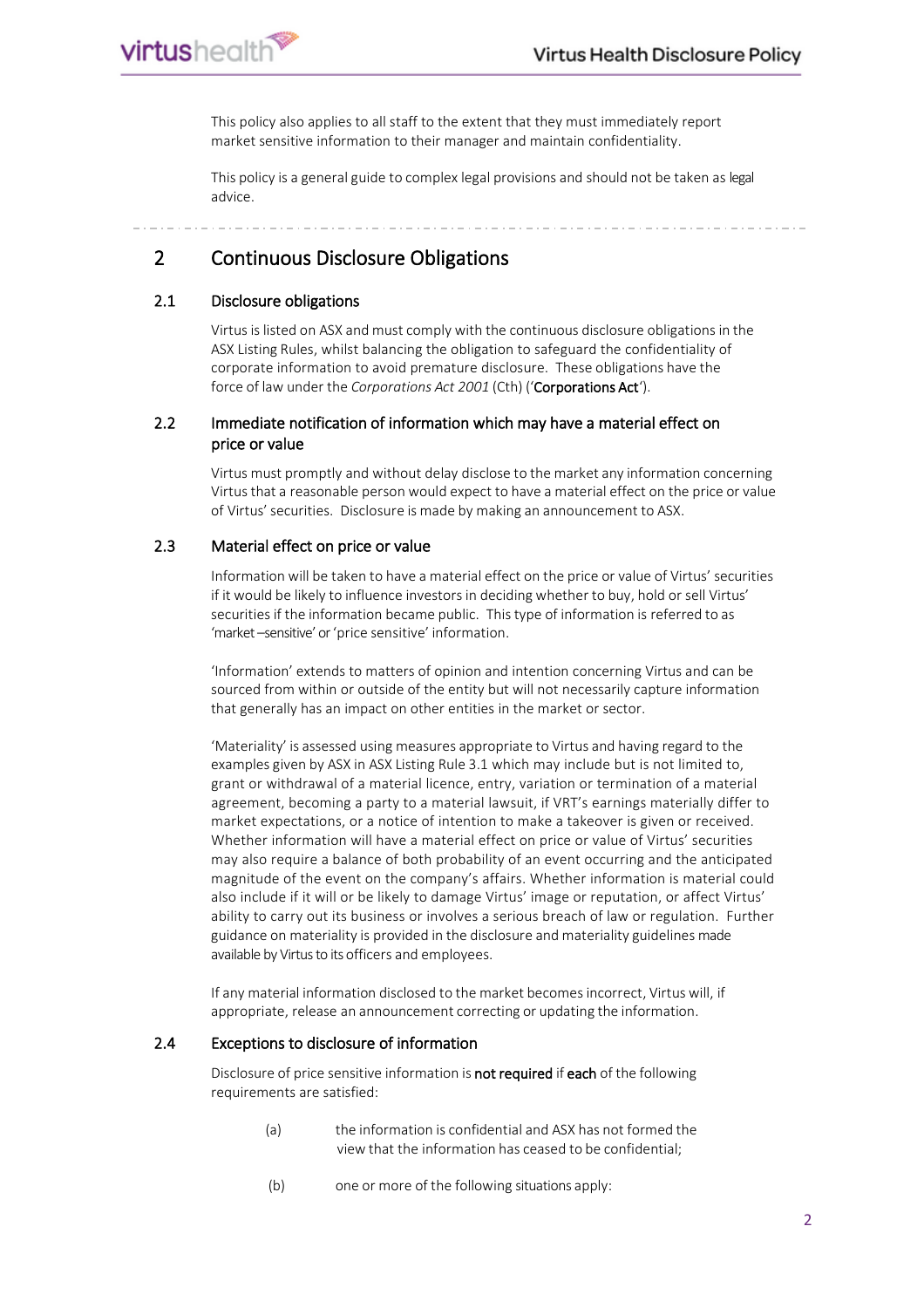| (i)   | it would be a breach of a law to disclose the information;                                               |
|-------|----------------------------------------------------------------------------------------------------------|
| (ii)  | the information concerns an incomplete proposal or negotiation;                                          |
| (iii) | the information comprises matters of supposition<br>or is insufficiently definite to warrant disclosure; |
| (iv)  | the information is generated for the internal<br>management purposes of Virtus; or                       |
| (v)   | the information is a trade secret; and                                                                   |
| (vi)  | a reasonable person would not expect the information to be<br>disclosed.                                 |

Virtus must disclose the information to ASX as soon as **one of** paragraphs (a), (b) or (c) is no longer satisfied (for example, if the information is reported in the media and is therefore no longer confidential).

## <span id="page-4-0"></span>3 Disclosure roles, responsibilities and internal procedures

#### <span id="page-4-1"></span>**3.1** Role and responsibilities of the Board

The Board will manage Virtus' compliance with its disclosure obligations and this policy. The Boards' responsibilities include:

- (a) seeking to ensure that Virtus complies with its disclosure obligations;
- (b) assessing the materiality of information which is potentially price sensitive;
- (c) making decisions on information to be disclosed to the market. Where the Board proposes to release unaudited financial information which is not subject to review by an external auditor the information may only be released after review by the Audit Committee;
- (d) authorising announcements to be made to the market, or in the absence of the full Board being available, appoint a Committee of the Board to authorise an announcement;
- (e) seeking to ensure that announcements are made in a timely manner, are not misleading, do not omit material information and are presented in a clear, balanced and objective way;
- (f) reviewing Virtus' periodic disclosure documents and media announcements before release to the market;
- (g) periodically monitoring disclosure processes and reporting and reviewing the effectiveness of the disclosure and materiality guidelines; and
- (h) Making decisions about trading halts.

#### <span id="page-4-2"></span>**3.2** Role and responsibilities of the Company Secretary

Virtus has appointed the Company Secretary asthe person responsible for communication with ASX in relation to listing rule matters and also for the general administration of this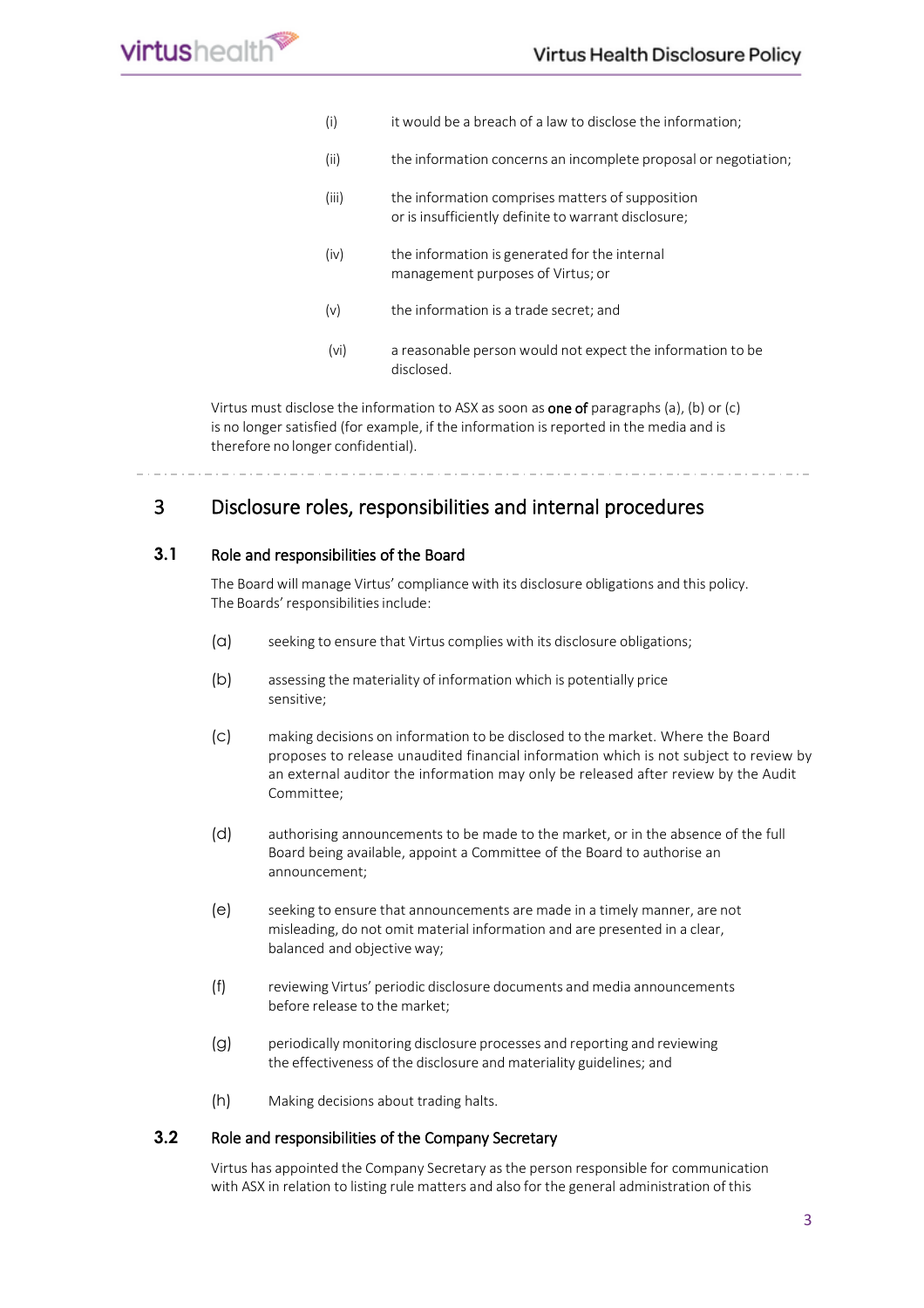#### policy.

virtushealth

The Company Secretary's responsibilities include:

- (a) preparing overseeing and lodging announcements with the ASX in relation to continuous disclosure matters;
- (b) seeking to ensure that ASX isimmediately notified of any information which needs to be disclosed after authorisation by the Board and liaising with ASX in relation to continuous disclosure matters;
- (c) reviewing board papers and other information referred to the Company Secretary for events that the Company Secretary considers may give rise to disclosure obligations;
- (d) convening meetings of the Board (or Committee of the Board if the full Board is unavailable) as necessary to consider disclosure issues;
- (e) maintaining a record of discussions and decisions made about disclosure issues by the Board and a register of announcements made to ASX; and
- (f) ensuring that the Board receives copies of all material market announcements promptly after they have been made.

#### <span id="page-5-0"></span>3.3 Roles and responsibilities of the CEO and CFO

The CEO and CFO, as executive officers of Virtus, shall be responsible for ensuring that the Board is informed of all relevant disclosure issues.

#### <span id="page-5-1"></span>3.4 Other employees - disclosure and materiality guidelines

This policy is provided to all officers and Designated Persons on appointment. They must read this policy so as to understand what type of information may potentially be price sensitive and when to immediately refer any matter or event which may need to be disclosed to the Company Secretary. The policy is also to be observed by Virtus employees involved in media and communications activities.

Significant amendments made by the Board to this policy will be communicated to officers and relevant employees by the Company Secretary.

### <span id="page-5-2"></span>4 Disclosure matters generally

Virtus Health adopts the following processes to review and authorise market announcements:

(a) Adherence to the Virtus Health Disclosure Policy which includes compliance with the Corporations Act and ASX Listing Rules including but not limited to:

- o compliance with LR 3.1 that there must be immediate notice of material information to the market once an entity becomes aware of that information; and
- o application of the test for material information that a reasonable person would expect to have a material effect on the price or value of the entity's securities.

(b) Preparation of a draft ASX announcement by the Company Secretary in conjunction with the CEO and CFO and in consultation with the Chair of the Board;

(c) Recommendation to the Board of a draft ASX announcement for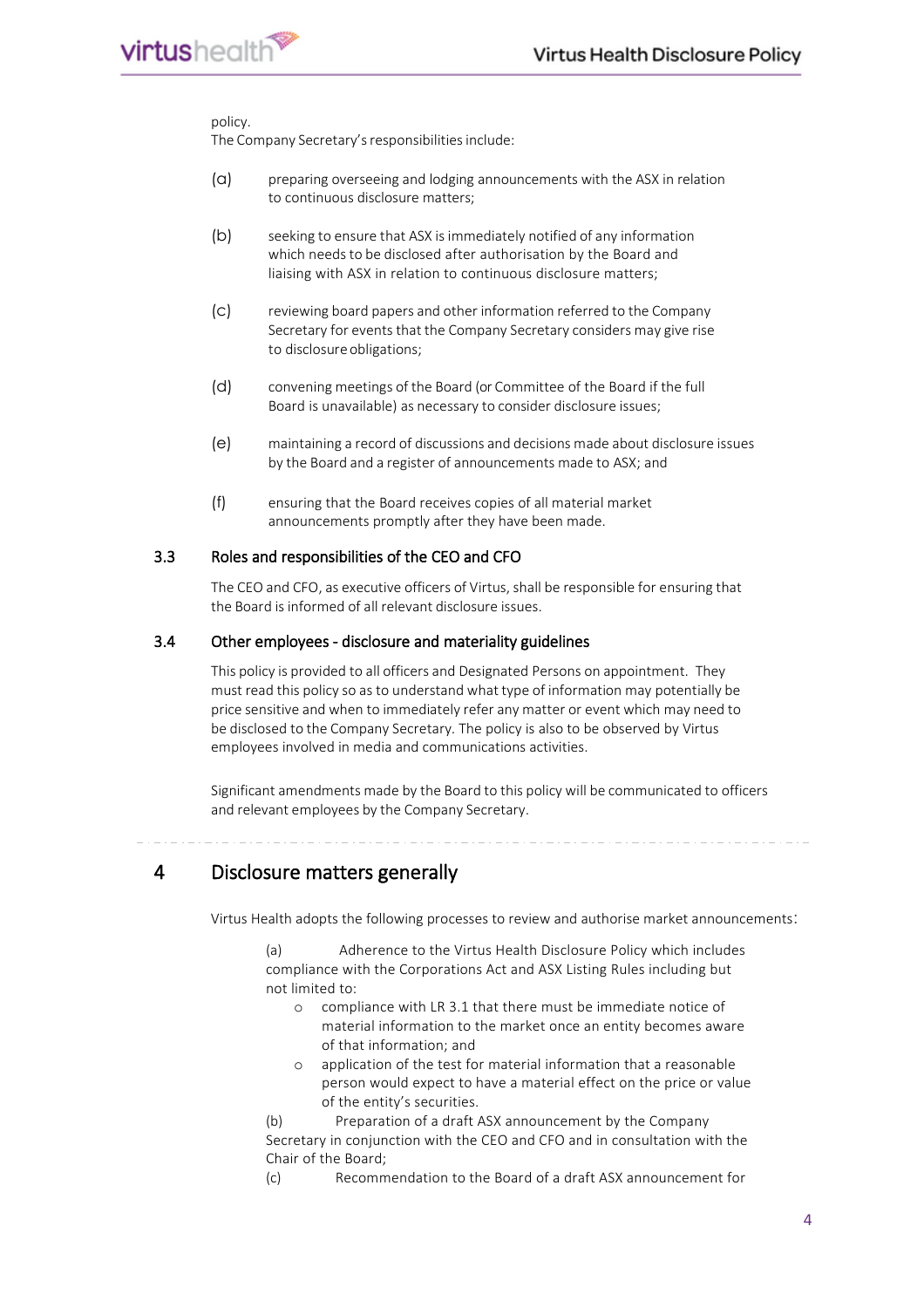

approval;

(d) Where required, liaison by the Company Secretary with Virtus' ASX Listing Officer where appropriate;

(e) Finalisation and release of the Board-approved ASX announcement to the market.

#### <span id="page-6-0"></span>4.1 Inform ASX first

Virtus must not release any information publicly that is required to be disclosed through ASX until Virtus hasreceived formal confirmation by ASX prior to itsrelease to the market.

Information must not be given to the media before it is given to ASX, even on an embargo basis.

#### <span id="page-6-1"></span>4.2 Speculation and rumours

Generally, Virtus will not respond to market speculation or rumours unless a response is required by law or ASX.

On media speculation, Virtus has a strict 'no comment' policy which must be observed by all employees. Virtus may only make a statement about or respond to speculation or rumour where Virtus considersthat it is obliged or required to do so. The CEO will decide if a response is required.

#### <span id="page-6-2"></span>4.3 False market

If ASX considers that there is, or is likely to be, a false market in Virtus' securities and asks Virtus to give it information to correct or prevent a false market, Virtus must give ASX the information needed to correct or prevent the false market. A 'false market' is defined in LR3.1B as *'a situation where there is material misinformation or materially incomplete information in the market which is compromising proper price discovery.'* Examples of this are false and misleading statements by an entity or information circulating in the market (including a rumour) or where a segment of the market has market sensitive information not available to the market as a whole.

Virtus Health adopts the following processes for responding to or avoiding the emergence of a false market in its securities:

> (a) Adherence to the Virtus Health Disclosure Policy which includes compliance with the Corporations Act and ASX Listing Rules in particular LR 3.1 and ASX LR GN 8;

(b) Continuous monitoring by the CEO and CFO, as executive officers of Virtus, in conjunction with the Company Secretary of situations where there is material misinformation or materially incomplete information in the market that is *compromising proper price discovery.*

(c) Consultation with the Chair as to situations where there is material misinformation or materially incomplete information in the market that is compromising proper price discovery and arrange necessary disclosure to the market.

#### <span id="page-6-3"></span>4.4 Trading halts

If necessary, the Board may consider requesting a trading halt from ASX to ensure orderly trading in Virtus' securities and to manage disclosure issues.

The CEO and CFO (in consultation with the Chair) are authorised to call a trading halt or voluntary suspension and will alert and keep the Chair informed of any request for a trading halt or voluntary suspension.

If any of the CEO and CFO or the Chair of the Board are unavailable to call a trading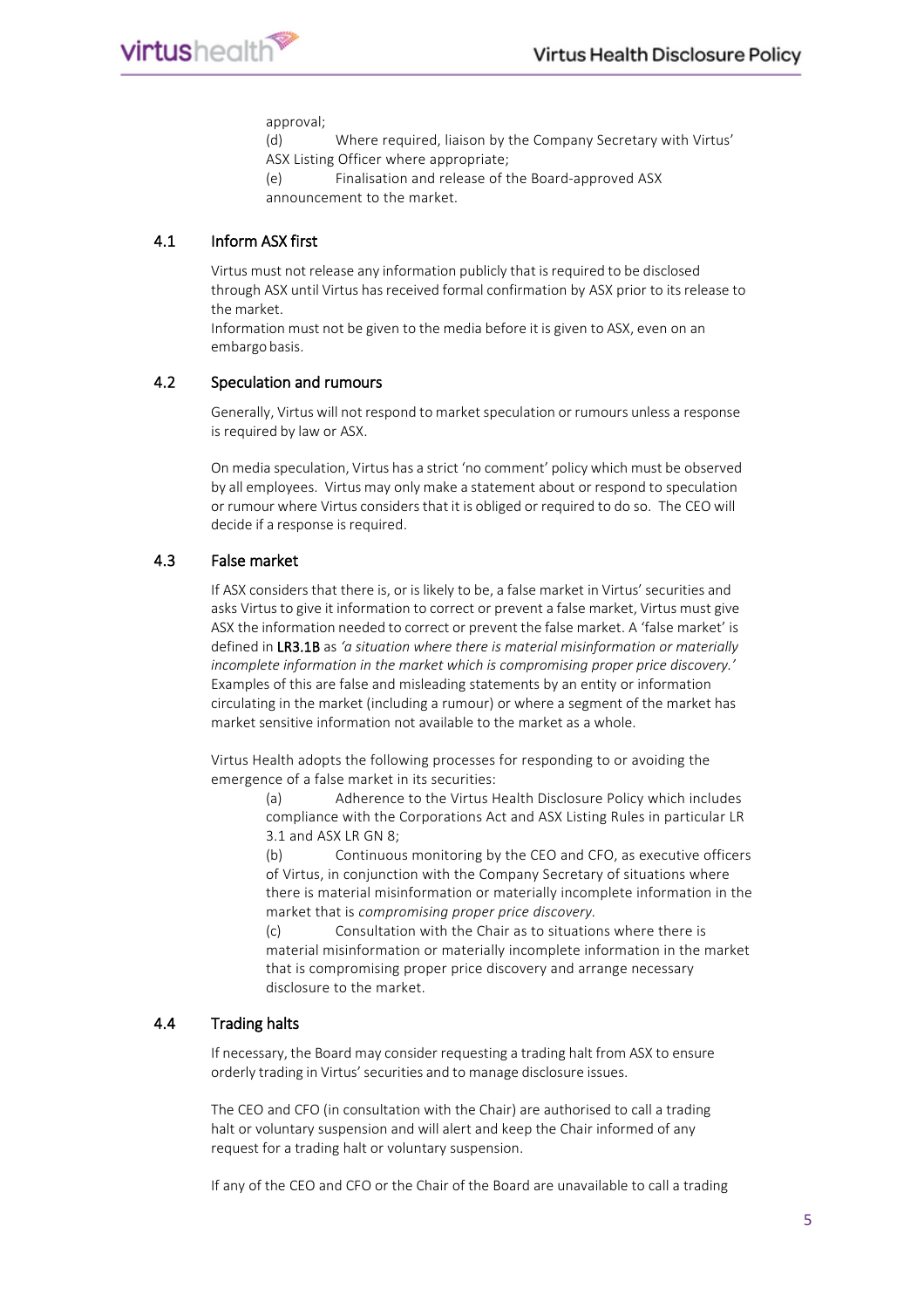halt, the following individuals are authorised to call a trading halt in place of the person not available:

- (a) The Chair of the Audit Committee; or
- (b) If the Chair of the Audit Committee is unavailable, then the Company Secretary.

#### <span id="page-7-0"></span>4.5 Breaches

Failure to comply with the disclosure obligations in this policy may lead to a breach of the Corporations Act or ASX Listing Rules and to personal civil and criminal penaltiesfor directors and officers Breaches of this policy may lead to disciplinary action being taken.

<span id="page-7-1"></span>5 Market communication

#### <span id="page-7-2"></span>5.1 Communication of information

Virtus will post on its website relevant announcements made to the market and related information after they have been released to ASX following receipt of confirmation from ASX.

Material price sensitive information will be posted as soon as reasonably practicable after its release to ASX.

Information may also be provided from time to time to the media on behalf of Virtus but not before disclosure to ASX, even on an embargo basis.

#### <span id="page-7-3"></span>5.2 Analysts and institutional investors

Virtus may conduct briefings for analysts and institutional investors from time to time to discuss matters concerning Virtus. Only the CEO and CFO or approved representatives of Virtus are authorised to speak with analysts and institutional investors.

Before presentations to groups of new investors and/or analysts, Virtus will release a copy of the presentation materials to the ASX and on the ASX Market Announcements Platform ahead of the formal presentation.

The Chair of the Board and the Chair of the Nominations and Remuneration Committee are also authorised to speak with proxy advisors and institutional investors, this will usually be on matters regarding governance and remuneration. Where practicable, at least two company representatives will attend any briefings or meetings with analysts and institutional investors.

Before each reporting period, the CEO and CFO will formulate guidelines for briefings for that period. Virtus' policy at these briefings is that:

- (a) Virtus will not comment on price sensitive issues not already disclosed to the market; and
- (b) any questions raised in relation to price sensitive issues not already disclosed to the market will not be answered or will be taken on notice.

If a question is taken on notice and the answer would involve the release of price sensitive information, the information must be released through ASX before responding.

At or after briefings, the CEO must consider the matters discussed at the briefings to ascertain whether any price sensitive information was inadvertently disclosed. If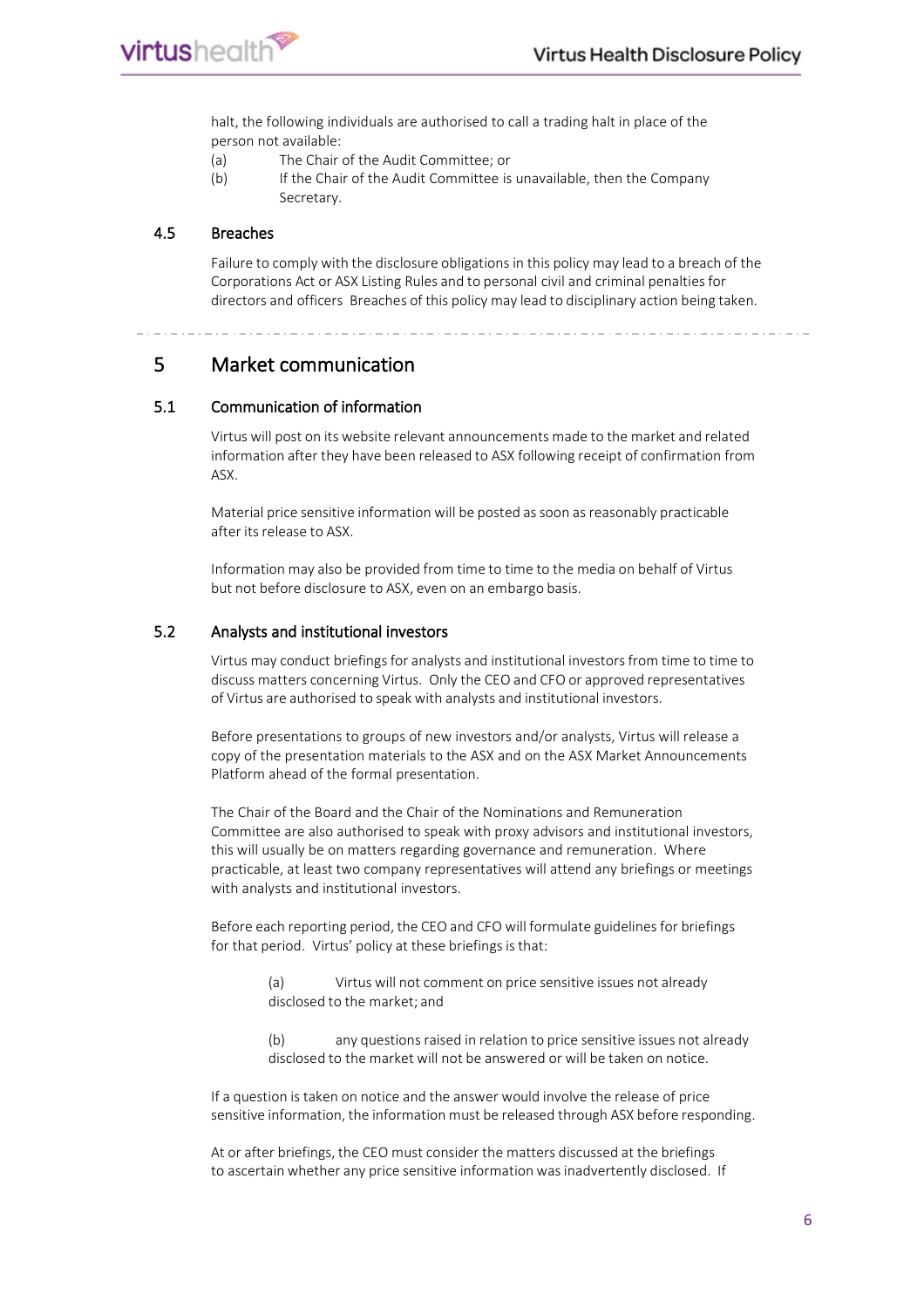

so, paragraph 5.4 applies.

#### <span id="page-8-0"></span>5.3 Analyst reports

If requested, Virtus may review analyst reports. Virtus' policy isthat it will only review these reports to clarify historical information and correct factual inaccuracies if this can be achieved using information that has been disclosed to the market generally.

No comment or feedback will be provided on financial forecasts, including profit forecasts prepared by the analyst, or on conclusions or recommendations set out in the report. Virtus will communicate this policy whenever asked to review an analyst report.

#### <span id="page-8-1"></span>5.4 Inadvertent disclosure or mistaken non-disclosure

If price sensitive information is inadvertently disclosed or a director or employee becomes aware of information which should be disclosed, the CEO must immediately be contacted so that appropriate action can be taken including, if required, announcing the information through ASX and then posting it on Virtus' web site.

#### <span id="page-8-2"></span>5.5 Media relations and public statements

Media relations and communications are the responsibility of the CEO. On major matters, the CEO is generally the spokesperson, and on financial matters, the CFO or the CEO may generally speak.

Other officers or senior employees may be authorised by the Board or the CEO to speak to the media on particular issues or matters.

Any inquiry that refers to market share, financials or any matter which the recipient considers may be price sensitive must be referred to the Company Secretary.

The guidelines outlined above are subject to any directions given by the Board, either generally or in a particular instance. Further information is set out in the Virtus Health Media Relations Policy.

## <span id="page-8-3"></span>6 Shareholder communication

#### <span id="page-8-4"></span>6.1 Reports to shareholders

Virtus produces half yearly and yearly financial reports and an annual report in accordance with the Corporations Act, ASX Listing Rules and applicable accounting standards. Itseeksto give balanced and understandable information about Virtus and its proposals in its reports to shareholders.

Virtus respects the rights of security holders and provides its security holders with appropriate information and facilities to allow them to exercise their rights as security holders effectively.

Virtus adheres to Principle 6 of the ASX Corporate Governance Council's: Corporate Governance Principles and Recommendations:

- o though the provision of information about Virtus and its governance to the market on its website (Recommendation 6.2);
- o promoting effective two-way communications with shareholders (Recommendation 6.3);
- o facilitating meetings with shareholders (Recommendation 6.4);
- o ensuring that all substantive resolutions are decided by a poll (not show of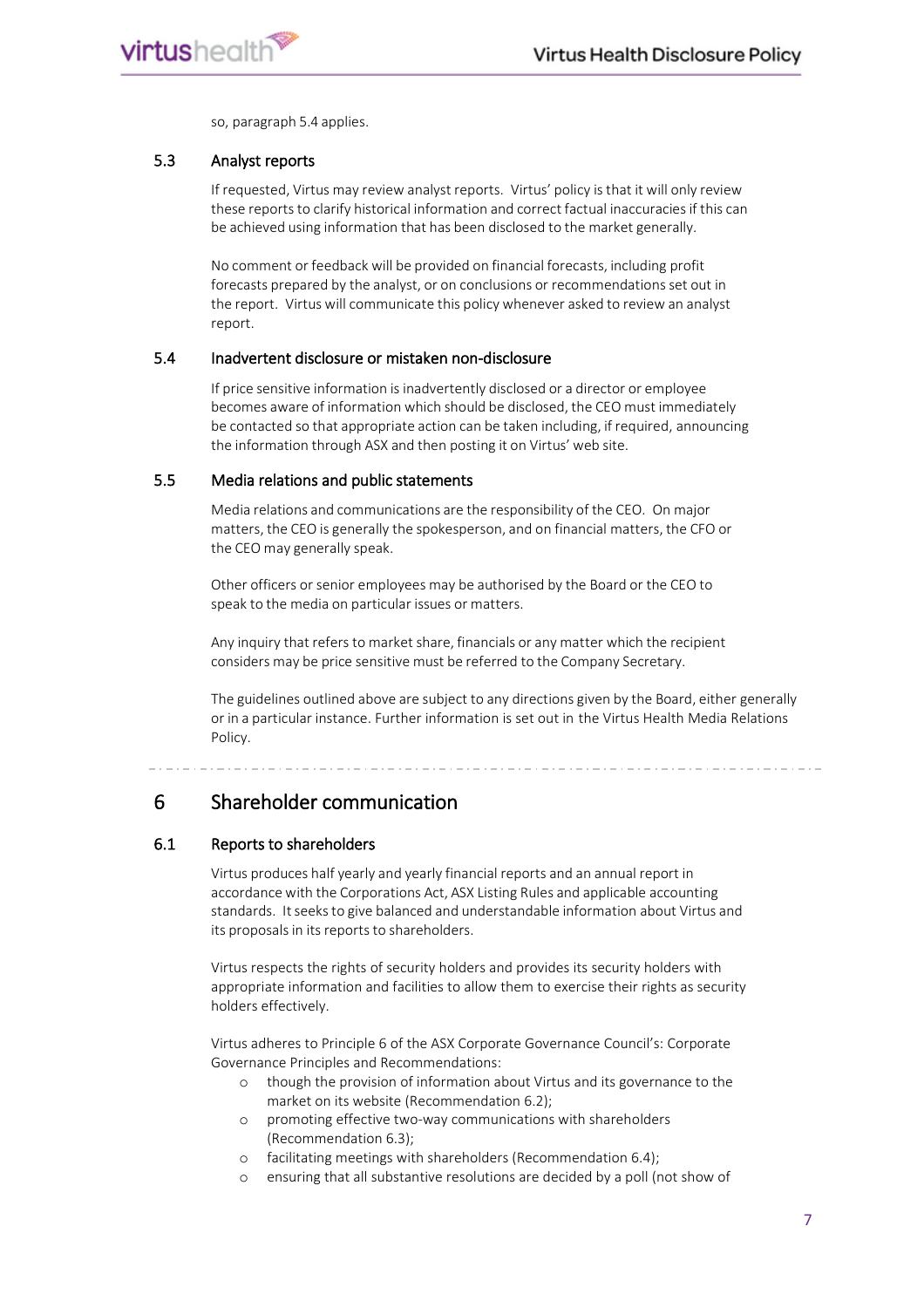



hands) (Recommendation 6.5); and

o providing shareholders with the option of providing and receiving communications electronically from both Virtus and its security registry.

#### <span id="page-9-0"></span>6.2 Virtus' website

Virtus'website containsinformation about Virtus and its governance including shareholder communications, announcements made to the market and related information. Investor information will be posted in a separate section on the website from other material about Virtus.

Relevant press releases, Virtus' financial announcements and financial data and Virtus' charters and policies will also be available on the Virtus' website.

The website also provides information for shareholders to direct inquiries to Virtus.

#### <span id="page-9-1"></span>6.3 Use of electronic communication and other technology

Shareholders may elect to receive information electronically asit is posted on Virtus' website. The website provides information about how to make this election. Virtus will communicate by post with shareholders who have not elected to receive information electronically.

In addition, the Company's share registry provides the option for shareholders to elect to receive all communications electronically.

#### <span id="page-9-2"></span>6.4 General meetings

General meetings are used to communicate with shareholders and allow an opportunity for informed shareholder participation. Shareholders are encouraged to attend and participate in the meeting or, if unable to attend, to vote on the resolutions proposed by appointing a proxy or using any other means included in the notice of meeting. Virtus conducts its general meetingsin accordance with Virtus' constitution, the Corporations Act and the ASX Listing Rules.

#### <span id="page-9-3"></span>6.5 Notices of meetings

Virtus seeks to ensure that the form, content and delivery of notices of general meetings will comply with Virtus' constitution, the Corporations Act and ASX Listing Rules. Virtus seeks to facilitate shareholder participation in general meetings by ensuring that the notices of meeting and accompanying explanatory notes are clear, concise and accurately set out the nature of the business to be considered at the meeting. Virtus will place notices of general meetings and accompanying explanatory material on Virtus' website.

#### <span id="page-9-4"></span>6.6 Auditor to attend AGM

The external auditor will attend the annual general meeting and be available to answer questions about the conduct of the audit and the preparation and content of the auditor's report.

#### <span id="page-9-6"></span><span id="page-9-5"></span>6.7 Shareholder privacy

Virtus recognises that privacy is important and will not disclose registered shareholder details unlessrequired by law. Shareholder details will only be used in accordance with applicable privacy laws.